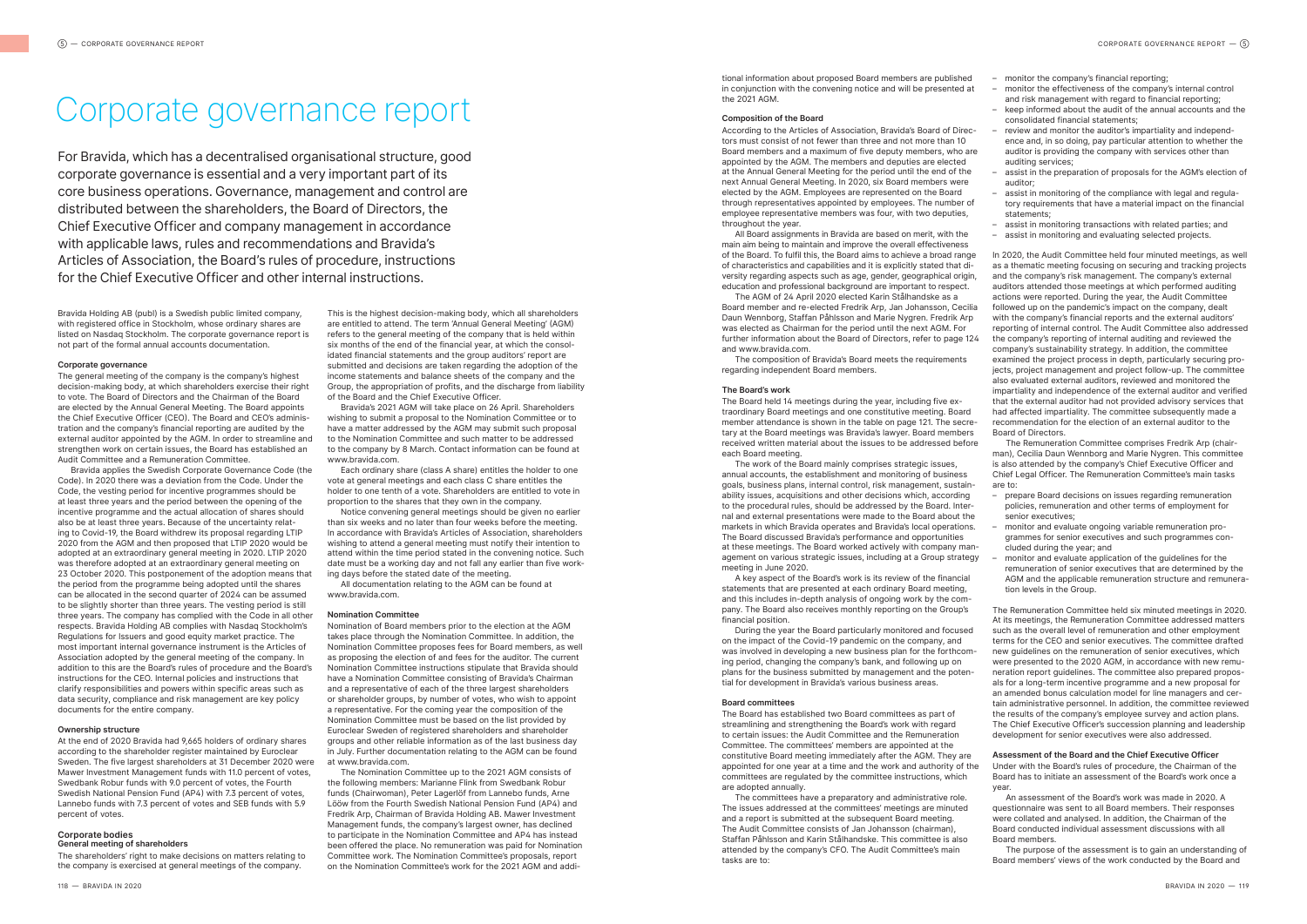what measures could be taken to streamline the Board's activities. The aim is also to gain an understanding of what type of issues the Board believes should be accorded more scope and what areas may require additional capabilities within the Board. The results of the assessment have been reported to the Board.

The Board also assesses the work of the Chief Executive Officer on an ongoing basis by monitoring the performance of the business against the targets that are set. A formal assessment is carried out once a year.

#### **The Chief Executive Officer,company management and organisation**

The Chief Executive Officer's responsibilities include personnel, financial and business management issues, as well as ongoing contact with the company's stakeholders such as authorities and the financial markets. The Chief Executive Officer ensures that the Board receives the information it needs to take well-informed decisions.

Bravida's business operations are divided into four segments, based on geographical markets; Sweden, Norway, Denmark and Finland. Each geographical market has a segment manager. The CEO is responsible for the Sweden segment, while segment responsibility for the other geographical segments lies with the relevant Head of Division. These segments are divided into divisions; four for Sweden and one for each of the other countries. Each division has a Head of Division, who reports directly to the CEO. The Heads of Division are responsible for each division's operations and results and are also responsible for ensuring that the division's operations are conducted in accordance with decisions that have been taken. The Heads of Division are supported by their own staffs as well as group-wide staff functions. Bravida's Group management consists of the CEO, the Heads of Divisions and the Group Staff Heads. For further information about the Chief Executive Officer and Group management, see page 125.

Group management holds meetings once a month, with at least one meeting a year dedicated to addressing forward-looking strategies. Group management meetings discuss and address ongoing group-wide initiatives, changes in the market, current issues in the divisions and staffs, acquisitions and the follow-up of operating target achievement. Group management is working actively to clarify Bravida's values and to engage employees in this work to further develop Bravida's corporate culture.

In 2020, Group management reviewed in particular the pandemic's impact on the company, and its focus has been on

**February – March**

1. Regional management meetings – Assessment/adjustment of targets, strategy and action plan (management review)

**April**

2. Divisional management meeting – Assessment/adjustment of targets, strategy and action plan (management review) 3. Group management meeting – Assessment/adjustment of targets,

strategy and action plan

**May**

4. Divisional management conference – Adjustment of targets, strategy and

action plan

**June**

5. Group management(strategy days) – Establishment of targets, strategy and action plan for the coming year

#### **October–December** 9. Target process

**October** 8. Divisional management Compiles these into a common strategy

**September** 7. Regions and branches' targets, strategy and action plans are established for the coming years and sent to Divisional Management by the end of September

**August – September** 6. Strategy work in the regions

| <b>Type of meeting</b>                                      | Coordinator             | Frequency      |
|-------------------------------------------------------------|-------------------------|----------------|
| Group (CEO, HD, RM)                                         | President               | every 3 months |
| Division (HD, RM, LBM)                                      | <b>Head of Division</b> | every 3 months |
| Region (RM, LBM, proj./serv.<br>manager)                    | <b>Regional Manager</b> | every 3 months |
| Local Branch (LBM, proj./serv.<br>manager, managing fitter) | <b>Branch Manager</b>   | every 3 months |

3)Karin Stålhandske was elected as a Board member by the 2020 AGM. Mikael Norman declined re-election at the 2020 AGM. <sup>4)</sup>The constitutive Board meeting in April 2020 established the Board members' roles in the committees and the attendance for each committee member

developing the business plan for the 2021–2023 period. The focus has also been within the project process, mainly project management and project follow-up. In addition, efforts relating to service were strengthened, plans to reduce CO<sub>2</sub> emissions in the vehicle fleet were fleshed out, and initiatives in IT and digitalisation progressed. In addition, work continued on making Bravida the most attractive employer. The work environment and employee health continued to be a priority.

#### **Governance of Bravida**

Bravida's business operations are divided into four segments, based on geographical markets; Sweden, Norway, Denmark and Finland. These segments are divided into divisions; four for Sweden (North, Stockholm, South and National) and one for each of the other countries. These divisions are in turn divided into regions, which are themselves divided into branches. The business is decentralised, which means that the main business operations and customer contact take place at branch level. Each branch manager (BM) is responsible for the results of the branch and is consequently responsible for the organisational structure staffing, and the signing and performance of contracts. The branches are supported by group-wide business and purchasing systems and other tools for risk assessment, cost estimates and effective performance of signed contracts within their branch. Branches' independence is restricted by instructions and an authorisation procedure. Bravida has clear rules on project approval, with threshold levels governed principally by contract value. This means that a branch manager cannot enter into an agreement above a certain value without approval from the regional manager (RM), neither can a regional manager enter into an agreement above a certain value without the approval of the Head of Division (HD). Tenders over SEK 50 million must always be approved by the CEO.

These regular meetings enable the relevant responsible person to meet their manager's manager and have the opportunity to report on their business in detail and to point out improvements, but they also have to be accountable, for example, for less successful projects or poor adherence to change management initiatives. This ensures high visibility and clarity of leadership within the company. It is also a highly effective way of managing the business and ensuring and monitoring that decisions that are taken are implemented. In addition, the 'grandfather principle' is also applied to a range of decisions taken within Bravida. This principle means that certain decisions must be taken/approved by the manager's strategic issues. Under the management of the group-wide acquisition team, the divisions and regions draw up summaries on an ongoing basis of potential and ongoing acquisitions for review by a Decision Group, consisting of the CEO, CFO and acquisitions manager. This enables ongoing control of current activities and prioritisation can be done. No acquisitions are made without first having been dealt with and approved by the Decision Group following a formalised process and decision-making procedure. Large acquisitions must also be approved by the Board.

As a significant part of the President's (also CEO's) management and control of the business, the President and Group CFO meet each Head of Division once a quarter to review the division's financial position, major projects, billing, cash flow, etc. according to the specific points on a scorecard. These meetings are also attended by the division's head of finance and the respective regional manager and financial controller. These quarterly reviews are held in a corresponding manner down through the organisation according to a schedule.



manager. This includes decisions regarding investments, major tenders and projects, new hiring and certain own costs.

In the longer term, Bravida is managed based on a business plan for the coming three years. This is then applied down from Group to department level. Each year target figures are set for all departments and at aggregate level for the Group, along with an action plan for how these targets are to be achieved. Evaluation and any adjustments take place on an ongoing basis according to the annual cycle (see figure below). This work is ongoing throughout the year and at different levels. In addition, twice a year a regional manager conference is held at which Group management meets the regional managers to address important

#### **Board of Directors**

List of Board and committee meetings and attendance in 2020.

| Board members elected by the AGM  | Year<br>elected | Independ-<br>ent <sup>1</sup> | Attendance<br>of Board<br>meetings | Attendance<br>of the Audit<br>Committee <sup>4)</sup> | Attendance of<br>remuneration<br>committee <sup>4)</sup> | <b>Board fees</b><br>SEK thou-<br>sand <sup>2)</sup> | Committee<br>fees SEK<br>thousand <sup>2)</sup> | <b>Number</b><br>of shares<br>in Bravida |
|-----------------------------------|-----------------|-------------------------------|------------------------------------|-------------------------------------------------------|----------------------------------------------------------|------------------------------------------------------|-------------------------------------------------|------------------------------------------|
| Fredrik Arp                       | 2018            | Yes                           | 14/14                              |                                                       | 6/6                                                      | 1,200                                                | 120                                             | 20,000                                   |
| Jan Johansson                     | 2014            | Yes                           | 13/14                              | 5/5                                                   | $\qquad \qquad -$                                        | 475                                                  | 190                                             | 37,895                                   |
| Mikael Norman <sup>3)</sup>       | 2016            | Yes                           | 6/6                                | 1/1                                                   | $\qquad \qquad -$                                        | $\qquad \qquad \blacksquare$                         | -                                               |                                          |
| Marie Nygren                      | 2018            | Yes                           | 14/14                              | 1/1                                                   | 4/4                                                      | 475                                                  | 85                                              | 0                                        |
| Staffan Påhlsson                  | 2016            | Yes                           | 14/14                              | 3/4                                                   | 2/2                                                      | 475                                                  | 105                                             | 1,673,745                                |
| Karin Stålhandske <sup>3)</sup>   | 2020            | Yes                           | 8/8                                | 4/4                                                   | $\overline{\phantom{0}}$                                 | 475                                                  | 105                                             | $\mathbf 0$                              |
| Cecilia Daun Wennborg             | 2016            | Yes                           | 14/14                              | -                                                     | 5/6                                                      | 475                                                  | 85                                              | 7,000                                    |
| Ordinary employee representatives |                 |                               |                                    |                                                       |                                                          |                                                      |                                                 |                                          |
| Jan Ericson                       |                 |                               | 14/14                              |                                                       |                                                          |                                                      |                                                 |                                          |
| Geir Gjestad                      |                 |                               | 13/14                              |                                                       |                                                          |                                                      |                                                 |                                          |
| Anders Mårtensson                 |                 |                               | 14/14                              |                                                       |                                                          |                                                      |                                                 |                                          |

| Board members elected by the AGM  | Year<br>elected | Independ-<br>ent <sup>1</sup> | <b>Attendance</b><br>of Board<br>meetings | <b>Attendance</b><br>of the Audit<br>Committee <sup>4)</sup> | Attendance of<br>remuneration<br>committee <sup>4)</sup> | <b>Board fees</b><br>SEK thou-<br>sand <sup>2)</sup> | Committee<br>fees SEK<br>thousand <sup>2)</sup> | Number<br>of shares<br>in Bravida |
|-----------------------------------|-----------------|-------------------------------|-------------------------------------------|--------------------------------------------------------------|----------------------------------------------------------|------------------------------------------------------|-------------------------------------------------|-----------------------------------|
| Fredrik Arp                       | 2018            | Yes                           | 14/14                                     | -                                                            | 6/6                                                      | 1,200                                                | 120                                             | 20,000                            |
| Jan Johansson                     | 2014            | Yes                           | 13/14                                     | 5/5                                                          | -                                                        | 475                                                  | 190                                             | 37,895                            |
| Mikael Norman <sup>3)</sup>       | 2016            | Yes                           | 6/6                                       | 1/1                                                          | $\overline{\phantom{a}}$                                 | -                                                    |                                                 | ۰                                 |
| Marie Nygren                      | 2018            | Yes                           | 14/14                                     | 1/1                                                          | 4/4                                                      | 475                                                  | 85                                              | 0                                 |
| Staffan Påhlsson                  | 2016            | Yes                           | 14/14                                     | 3/4                                                          | 2/2                                                      | 475                                                  | 105                                             | 1,673,745                         |
| Karin Stålhandske <sup>3)</sup>   | 2020            | Yes                           | 8/8                                       | 4/4                                                          | $\qquad \qquad -$                                        | 475                                                  | 105                                             | $\mathbf 0$                       |
| Cecilia Daun Wennborg             | 2016            | Yes                           | 14/14                                     | -                                                            | 5/6                                                      | 475                                                  | 85                                              | 7,000                             |
| Ordinary employee representatives |                 |                               |                                           |                                                              |                                                          |                                                      |                                                 |                                   |
| Jan Ericson                       |                 |                               | 14/14                                     |                                                              |                                                          |                                                      |                                                 |                                   |
| Geir Gjestad                      |                 |                               | 13/14                                     |                                                              |                                                          |                                                      |                                                 |                                   |
| Anders Mårtensson                 |                 |                               | 14/14                                     |                                                              |                                                          |                                                      |                                                 |                                   |
| Örnulf Thorsen                    |                 |                               | 14/14                                     |                                                              |                                                          |                                                      |                                                 |                                   |

<sup>1)</sup>Independent of the company, company management and owners.

2)Fees set at an extraordinary general meeting in 2020.

#### **Code of Conduct**

Correct conduct is important to Bravida, not only in respect of our customers and suppliers but also between everyone who works at Bravida. Bravida has adopted a code of conduct which includes guidelines and rules on how we should behave. Bravida employees receive regular training on business ethics issues. There is also a training programme that includes work relating to different 'typical cases' regarding the code of conduct and related issues, aimed at all managers and administrative personnel at Bravida. Bravida also has a whistleblower function which allows suspected irregularities to be reported anonymously.

### **Remuneration**

**Board remuneration**

The Board fee for 2020 was set by an extraordinary general meeting in 2020. The fee was distributed as shown in the table above. The Chief Executive Officer's total remuneration is determined by the Board. Guidelines on remuneration for other members of Group management are proposed by the Remuneration Committee and determined by the Board.

#### **Guidelines forthe remuneration of senior executives in 2020**

The guidelines on the remuneration of senior executives were determined at the 2020 AGM. The guidelines cover the company's Chief Executive Officer and other members of Group management. The guidelines should be applied to contractually agreed

remuneration, and amendments made to remuneration already contractually agreed, after the guidelines were adopted by the 2020 AGM. The guidelines do not cover remuneration determined by a general meeting of the company. It should be noted that members of Bravida's Board of Directors only receive fees determined by a general meeting of the company, which is why these guidelines do not include members of the Board.

### **Guidelines' support for the company's business strategy, longterm interests and sustainability**

- The company's business strategy, in brief, is to offer technical end-to-end solutions over the life of a property, from consulting and project design to installation and service. Bravida is a large company with local presence throughout the Nordics. Bravida has a local presence for customers and take long-term responsibility for its work. The company's employees are its most important asset. With shared values, working methods and tools, employees jointly create a sustainable and profitable business for the company and its customers. Bravida's vision is to be the best in the Nordic region at providing sustainable service and installation of the functions that bring buildings to life. Bravida aims to be the first choice for customers and the most attractive employer in the industry.
- For further information about the company and its business strategy, see www.bravida.com.
- Successfully implementing the company's business strategy

# Bravida's annual cycle

The Annual Cycle describes how Bravida works with targets, strategies and action plans during the year.